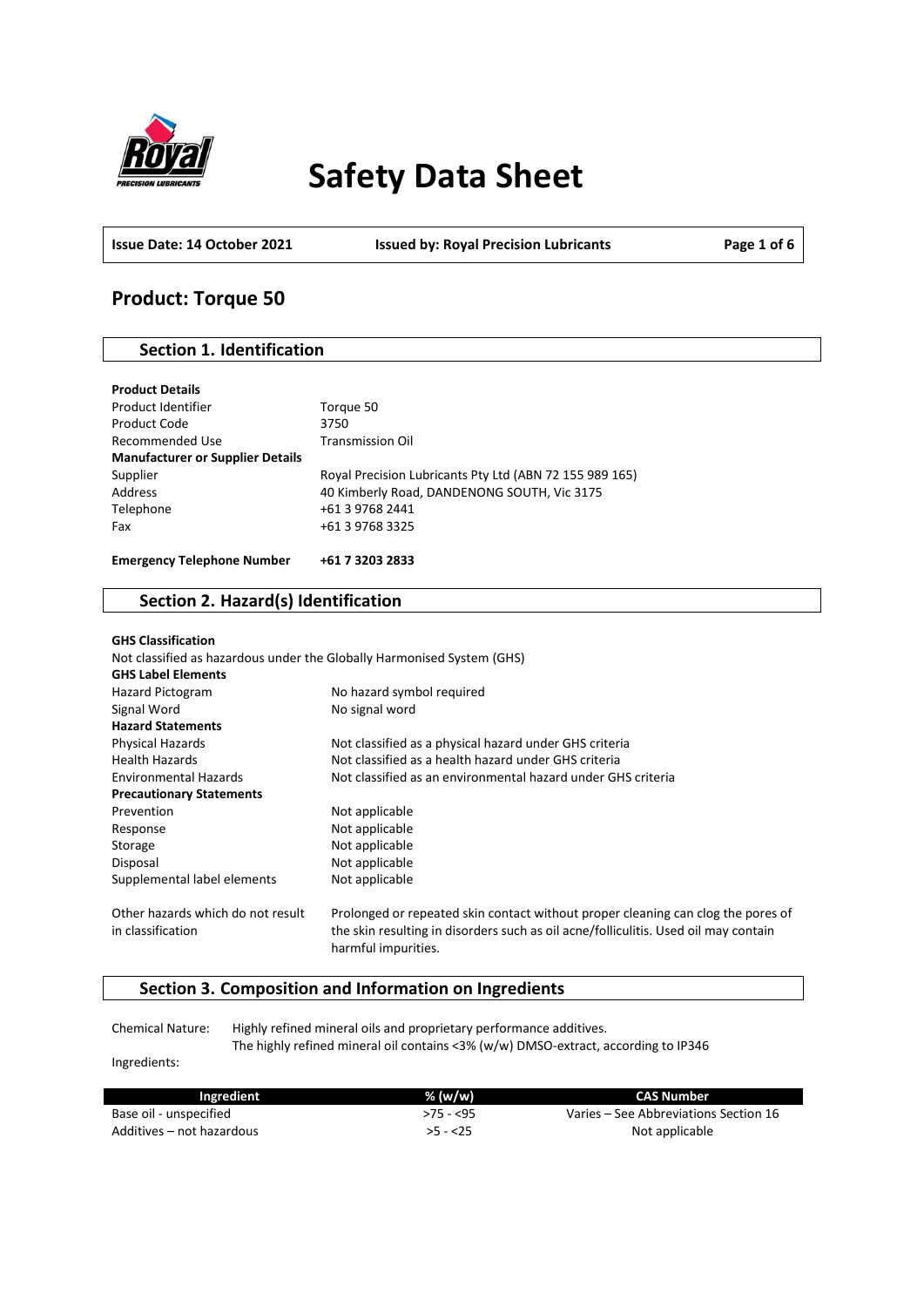There are no additional ingredients present which, within the current knowledge of the supplier and in the concentrations applicable, are classified as hazardous to health or the environment and hence require reporting in this section.

| Flush eye with copious quantities of water.<br>Eye contact:<br>If persistent irritation occurs, obtain medical attention.<br>No treatment necessary under normal conditions of use.<br>Inhalation:<br>If symptoms persist, obtain medical attention. |
|------------------------------------------------------------------------------------------------------------------------------------------------------------------------------------------------------------------------------------------------------|
|                                                                                                                                                                                                                                                      |
|                                                                                                                                                                                                                                                      |
|                                                                                                                                                                                                                                                      |
|                                                                                                                                                                                                                                                      |
|                                                                                                                                                                                                                                                      |
| Remove contaminated clothing. Flush exposed area with water and follow by<br>Skin contact:                                                                                                                                                           |
| washing with soap if available.                                                                                                                                                                                                                      |
| If persistent irritation occurs, obtain medical attention.                                                                                                                                                                                           |
| If swallowed:<br>In general no treatment is necessary unless large quantities are swallowed. Do                                                                                                                                                      |
| not induce vomiting and obtain medical advice.                                                                                                                                                                                                       |
| Oil acne/folliculitis signs and symptoms may include formation of black pustules<br>Most important symptoms and                                                                                                                                      |
| and spots on the skin of exposed areas.<br>effects, both acute and delayed:                                                                                                                                                                          |
| Swallowing may result in nausea, vomiting and/or diarrhoea.                                                                                                                                                                                          |
| <b>Protection of first-aiders:</b><br>When administering first aid, ensure that you are wearing the appropriate                                                                                                                                      |
| personal protective equipment according to the incident, injury and                                                                                                                                                                                  |
| surroundings.                                                                                                                                                                                                                                        |
| Notes to physician:<br>Treat symptomatically.                                                                                                                                                                                                        |

## **Section 5. Fire-fighting measures**

| Suitable extinguishing equipment:                                 | Foam, water spray or fog. Dry chemical powder, carbon dioxide, sand or earth<br>may be used for small fires only.                                                                                                                                                            |
|-------------------------------------------------------------------|------------------------------------------------------------------------------------------------------------------------------------------------------------------------------------------------------------------------------------------------------------------------------|
|                                                                   | Do not use water in a jet.                                                                                                                                                                                                                                                   |
| Specific hazards during firefighting:                             | Combustible liquid. In a fire, or if heated, a pressure increase will occur and the<br>container may burst with the risk of a subsequent explosion.<br>May produce toxic fumes if burning including possibly carbon monoxide,                                                |
|                                                                   | airborne solid and liquid particulates and gases and unidentified organic and<br>inorganic compounds.                                                                                                                                                                        |
| Special protective equipment and<br>precautions for firefighters: | Proper protective equipment including chemical resistant gloves are to be<br>worn; chemical resistant suit is indicated if large contact with spilled product is<br>expected. Positive pressure Self-Contained Breathing Apparatus and full turn<br>out gear should be worn. |
| <b>HazChem Code:</b>                                              | None                                                                                                                                                                                                                                                                         |

## **Section 6. Accidental release measures**

| Personal precautions, protective<br>equipment and emergency procedures: | Avoid contact with skin and eyes, use appropriate personal protective<br>equipment. Evacuate surrounding areas if necessary. Remove all ignition<br>sources.                                                                                                                                                |
|-------------------------------------------------------------------------|-------------------------------------------------------------------------------------------------------------------------------------------------------------------------------------------------------------------------------------------------------------------------------------------------------------|
| <b>Environmental precautions:</b>                                       | Stop leak if without risk. Use appropriate containment to avoid<br>environmental contamination. Prevent from spreading or entering drains,<br>ditches or rivers by using sand, earth or other appropriate barriers.<br>Local authorities should be advised if significant spillages cannot be<br>contained. |
| <b>Methods and materials for containment</b><br>and cleaning up:        | Slippery when spilt. Avoid accidents, clean up immediately.<br>Reclaim liquid directly or in an absorbent.<br>Soak up residue with an absorbent such as clay, sand or other suitable<br>material and dispose of properly.                                                                                   |

## **Section 7. Handling and storage**

| Precautions for safe handling: | Use in a well ventilated area.                                        |
|--------------------------------|-----------------------------------------------------------------------|
|                                | Wear appropriate protective equipment (See Section 8) and clothing to |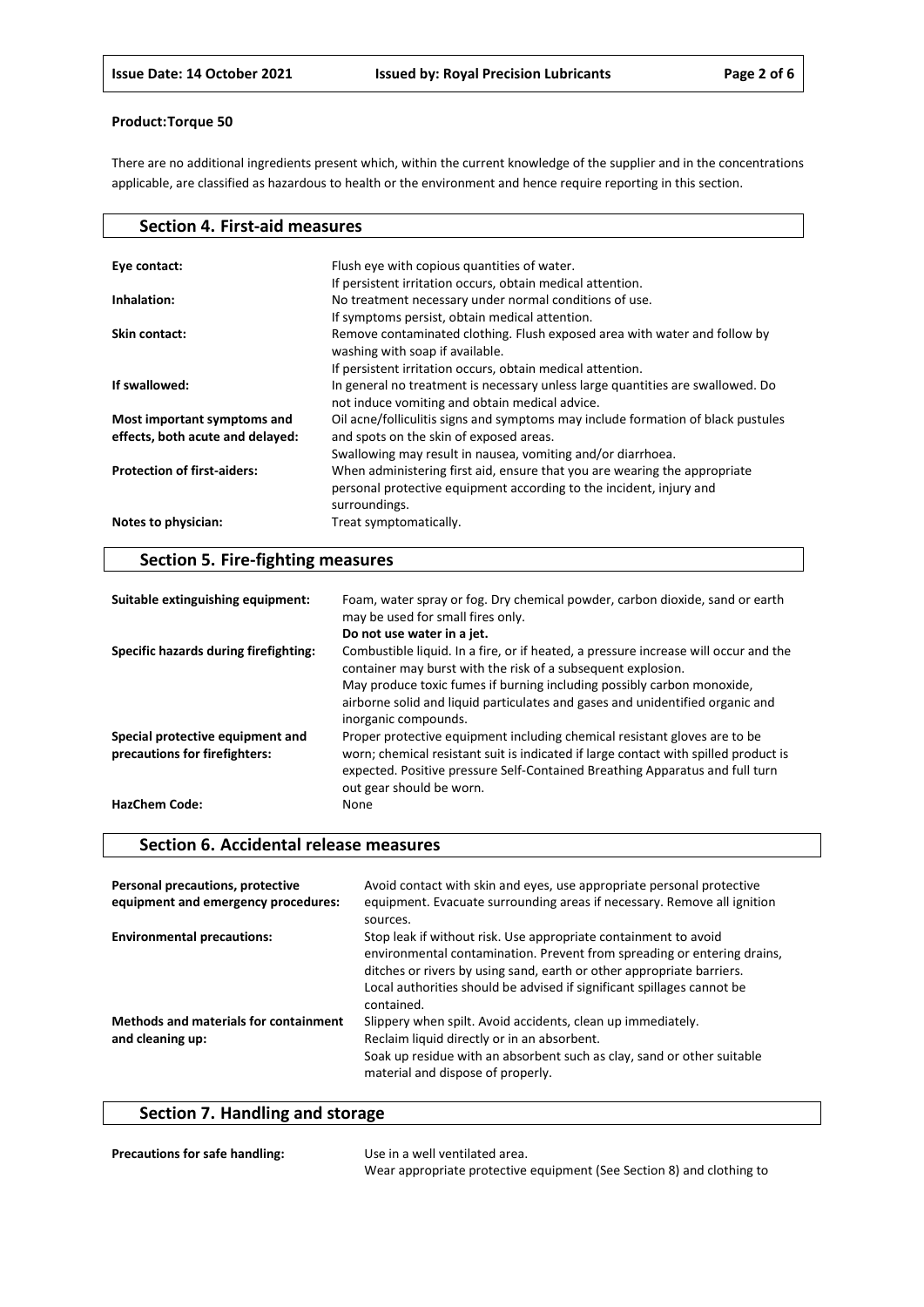| <b>Product:Torque 50</b> |  |
|--------------------------|--|
|--------------------------|--|

|                                                                  | avoid inhalation of fumes or mist and contact with skin and eyes.<br>Containers not in use should be closed.                                                                                                    |
|------------------------------------------------------------------|-----------------------------------------------------------------------------------------------------------------------------------------------------------------------------------------------------------------|
|                                                                  | Do not smoke.                                                                                                                                                                                                   |
|                                                                  | Always wash hands after handling and prior to eating, drinking, smoking or<br>using the toilet.                                                                                                                 |
| Conditions for safe storage, including<br>any incompatibilities: | Classified as a Class C2 (COMBUSTIBLE LIQUID) for the purposes of storage<br>and handling.                                                                                                                      |
|                                                                  | Store in a cool, well ventilated area away from heat and other sources of<br>ignition, oxidising agents, foodstuffs, and out of direct sunlight.<br>Keep containers securely sealed and protect against damage. |

## **Section 8. Exposure controls and personal protection**

| <b>National Exposure Standards:</b>  | No exposure standard has been established, however, the TWA National<br>Occupational Health and Safety Commission (NOHSC) exposure standard for oil mist<br>is 5 $mg/m3$ . As with all chemicals, exposure should be kept to the lowest possible<br>level. |
|--------------------------------------|------------------------------------------------------------------------------------------------------------------------------------------------------------------------------------------------------------------------------------------------------------|
| <b>Biological limit values:</b>      | Not available                                                                                                                                                                                                                                              |
| <b>Engineering Controls:</b>         | <b>Ventilation</b> - Use in well ventilated areas. Where ventilation is inadequate, a local<br>exhaust ventilation system is required.                                                                                                                     |
| <b>Personal Protective Equipment</b> |                                                                                                                                                                                                                                                            |
| <b>Respiratory Protection:</b>       | Normally not required, however if mists or vapours are generated in a poorly<br>ventilated area an approved respirator with a replaceable vapour/mist filter is<br>recommended.                                                                            |
| <b>Eye Protection:</b>               | Safety glasses with side shields, goggles or full face mask as appropriate. Individual<br>circumstances will dictate the final choice of protection.                                                                                                       |
| Skin / Body Protection:              | Always wear long sleeves and long trousers or coveralls, and enclosed footwear or<br>safety boots when handling this product. It is recommended that chemical resistant<br>gloves (e.g. PVC) be worn when handling this product.                           |

## **Section 9. Physical and Chemical Properties**

| Viscous amber liquid |
|----------------------|
| Not available        |
| Not available        |
| Not available        |
| Insoluble            |
| Not applicable       |
| $210 \text{ cSt}$    |
| 18.8 cSt             |
| 0.9                  |
| $>225^{\circ}$ C     |
| Combustible Liquid   |
| Not available        |
| Not available        |
|                      |

## **Section 10. Stability and Reactivity**

| Reactivity:                                        | No specific test data available for this product. Refer to Conditions to avoid and<br>Incompatible materials for additional information. |
|----------------------------------------------------|------------------------------------------------------------------------------------------------------------------------------------------|
| <b>Chemical stability:</b>                         | Stable under normal conditions of storage and handling.                                                                                  |
| <b>Possibility of hazardous</b><br>reactions:      | Reacts with strong oxidising agents.                                                                                                     |
| <b>Conditions to avoid:</b>                        | Heat, direct sunlight, open flames or other sources of ignition.                                                                         |
| <b>Incompatible Materials:</b>                     | Strong oxidizing agents.                                                                                                                 |
| <b>Hazardous Decomposition</b><br><b>Products:</b> | Under normal conditions of storage and use hazardous decomposition products are not<br>expected to be produced.                          |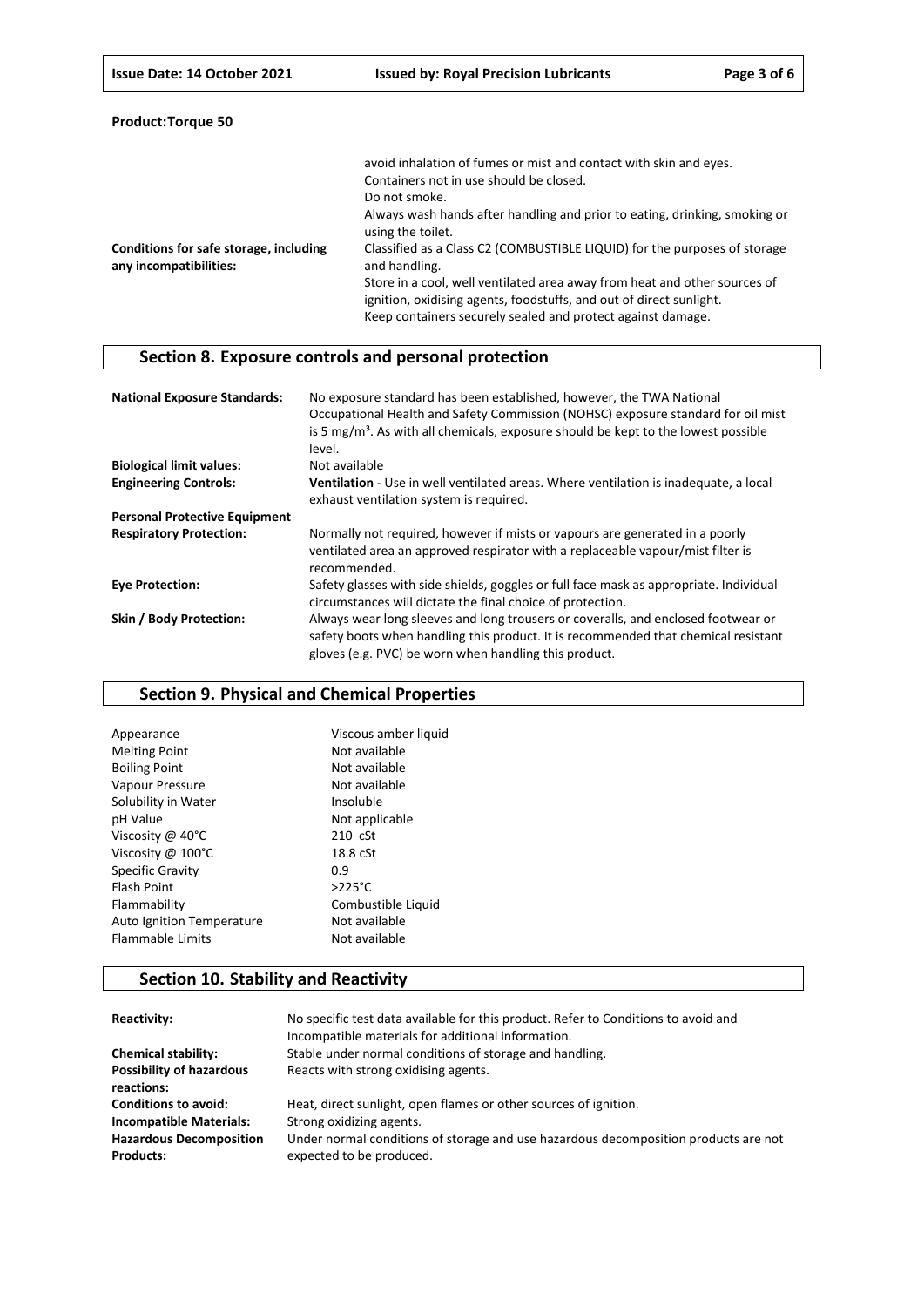## **Section 11. Toxicological information**

Information given is based on data on the components and the toxicology of similar products. Unless indicated otherwise, the data presented is representative of the product as a whole, rather than for the individual component(s). Skin and eye contact are the primary routes of exposure although exposure may occur following accidental swallowing.

| <b>Acute toxicity</b>                | Acute oral toxicity: LD50 rat: >5,000 mg/kg. Expected to be of low toxicity.<br>Acute inhalation toxicity: Not considered to be an inhalation hazard under normal<br>conditions of use.                                                                                                                           |
|--------------------------------------|-------------------------------------------------------------------------------------------------------------------------------------------------------------------------------------------------------------------------------------------------------------------------------------------------------------------|
|                                      | Acute dermal toxicity: LD50 rabbit: >5,000 mg/kg. Expected to be of low toxicity.                                                                                                                                                                                                                                 |
| Skin corrosion/irritation            | Expected to be slightly irritating. Prolonged or repeated skin contact without proper<br>cleaning can clog the pores of the skin resulting in disorders such as oil acne/folliculitis.                                                                                                                            |
| Serious eye damage/eye<br>irritation | Expected to be slightly irritating                                                                                                                                                                                                                                                                                |
| Respiratory or skin<br>sensitisation | Not expected to be a skin sensitiser.                                                                                                                                                                                                                                                                             |
| <b>Germ cell mutagenicity</b>        | Not considered a mutagenic hazard.                                                                                                                                                                                                                                                                                |
| Carcinogenicity                      | Not expected to be carcinogenic.                                                                                                                                                                                                                                                                                  |
|                                      | Product contains mineral oils of types shown to be non-carcinogenic in animal skin-                                                                                                                                                                                                                               |
|                                      | painting studies. Highly refined mineral oils are not classified as carcinogenic by the                                                                                                                                                                                                                           |
|                                      | International Agency for Research on Cancer (IARC).                                                                                                                                                                                                                                                               |
| <b>Reproductive toxicity</b>         | Not expected to impair fertility. Not expected to be developmental toxicant.                                                                                                                                                                                                                                      |
| STOT - single exposure               | Not expected to be a hazard.                                                                                                                                                                                                                                                                                      |
| STOT – repeated exposure             | Not expected to be a hazard.                                                                                                                                                                                                                                                                                      |
| <b>Aspiration toxicity</b>           | Not considered an aspiration hazard.                                                                                                                                                                                                                                                                              |
| <b>Further information</b>           | <b>USED</b> oils may contain harmful impurities that have accumulated during use. The<br>concentration of such impurities will depend on use and they may present risks to health<br>and the environment on disposal. ALL used oil should be handled with caution and skin<br>contact avoided as far as possible. |

## **Section 12. Ecological information**

Eco toxicological data has not been determined specifically for this product. Information given is based on a knowledge of the components and the ecotoxicology of similar products. Unless indicated otherwise, the data presented is representative of the product as a whole, rather than for individual component(s).

#### **Ecotoxicity**

| Toxicity to fish (Acute toxicity)                    | Expected to be practically non-toxic.                                                                                                                                        |
|------------------------------------------------------|------------------------------------------------------------------------------------------------------------------------------------------------------------------------------|
| Toxicity to crustacean (Acute toxicity)              | Expected to be practically non-toxic.                                                                                                                                        |
| Toxicity to algae/aquatic plants (Acute<br>toxicity) | Expected to be practically non-toxic.                                                                                                                                        |
| Toxicity to fish (Chronic toxicity)                  | Data not available.                                                                                                                                                          |
| Toxicity to crustacean (Chronic toxicity)            | Data not available.                                                                                                                                                          |
| Toxicity to microorganisms (Acute toxicity)          | Data not available.                                                                                                                                                          |
| Persistence and degradability                        |                                                                                                                                                                              |
| Biodegradability                                     | Expected to be not readily biodegradable. Major constituents are<br>expected to be inherently biodegradable, but contains components that<br>may persist in the environment. |
| <b>Bioaccumulative potential</b>                     |                                                                                                                                                                              |
| <b>Bioaccumulation</b>                               | Contains components with the potential to bio accumulate.                                                                                                                    |
| Partition coefficient: n-octanol/water               | Pow: >6 based on information on similar products.                                                                                                                            |
| Mobility in soil                                     |                                                                                                                                                                              |
| Mobility                                             | Liquid under most environmental conditions. If it enters soil, it will adsorb<br>to soil particles and will not be mobile.                                                   |
|                                                      | Floats on water.                                                                                                                                                             |
| <b>Other adverse effects</b>                         |                                                                                                                                                                              |
| Additional ecological information                    | Product is a mixture of non-volatile components which are not expected                                                                                                       |

to be released to air in any significant quantities.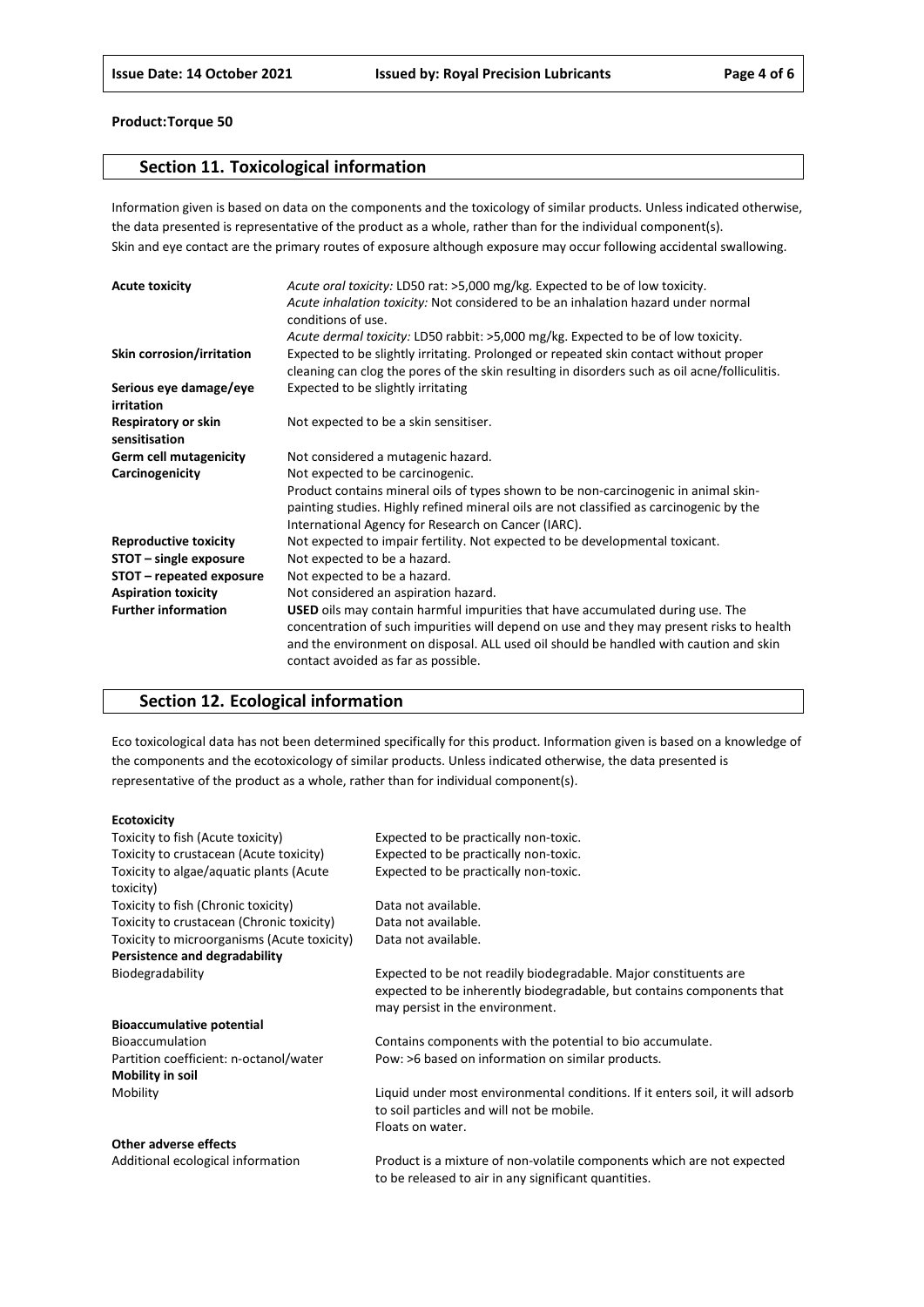Not expected to have ozone depletion potential, photochemical ozone creation potential or global warming potential. Poorly soluble mixture. May cause physical fouling of aquatic organisms. Mineral oil is not expected to cause any chronic effects to aquatic organisms at concentrations less than 1 mg/l.

## **Section 13. Disposal considerations**

| <b>Disposal methods</b>                             |                                                                                                                                                                                                                              |
|-----------------------------------------------------|------------------------------------------------------------------------------------------------------------------------------------------------------------------------------------------------------------------------------|
| Waste from residues                                 | Waste product should not be allowed to contaminate soil or ground<br>water or be disposed of into the environment.<br>Disposal should be in accordance with applicable regional, national and<br>local laws and regulations. |
| Contaminated packaging                              | Dispose in accordance with prevailing regulations, preferably to a<br>recognised collector or contractor. The competence of the collector or<br>contractor should be established beforehand.                                 |
| Special precautions for landfill or<br>incineration | No additional special precautions identified.                                                                                                                                                                                |

## **Section 14. Transport Information**

| <b>National Regulations</b>      |                                    |
|----------------------------------|------------------------------------|
| ADG                              | Not regulated as a dangerous good. |
| <b>International Regulations</b> |                                    |
| IATA-DGR                         | Not regulated as a dangerous good. |
| IMDG-DGR                         | Not regulated as a dangerous good. |

## **Section 15. Regulatory Information**

**Standard Uniform Schedule of Medicine and Poisons** Not scheduled **Model Work Health and Safety Regulations – Scheduled Substances** Not listed **Australian Code for the Transport of Dangerous Goods by Road and Rail (ADG Code)** Not regulated **Australia (AICS)** All components of this product are listed on the Inventory or exempted.

#### **Section 16. Other Information**

**Date of Issue** Thursday, 14 October 2021 **Abbreviations** ADG = Australian Dangerous Goods GHS = Globally Harmonised System of Classification and Labelling of chemicals IATA = International Air Transport Association

IBC = Intermediate Bulk container IMDG = International Maritime Dangerous Goods STEL = Short term exposure limit TWA = time weighted average Varies = may contain one or more of the following 101316-69-2, 101316-70-5, 101316-71-6, 101316-72-7, 64741-88-4, 64741-89-5, 64741-95-3, 64741-96-4, 64741-97-5, 64742-01-4, 64742-44-5, 64742-45-6, 64742-52-5, 64742-53-6, 64742-54-7, 64742-55-8, 64742-56-9, 64742-57-0, 64742-58-1, 64742-62-7, 64742-63-8, 64742-64-9, 64742-65-0, 64742-70-7, 72623-85-9, 72623-86-0, 72623-87-1, 74869-22-0, 90669-74-2

**Other Information**